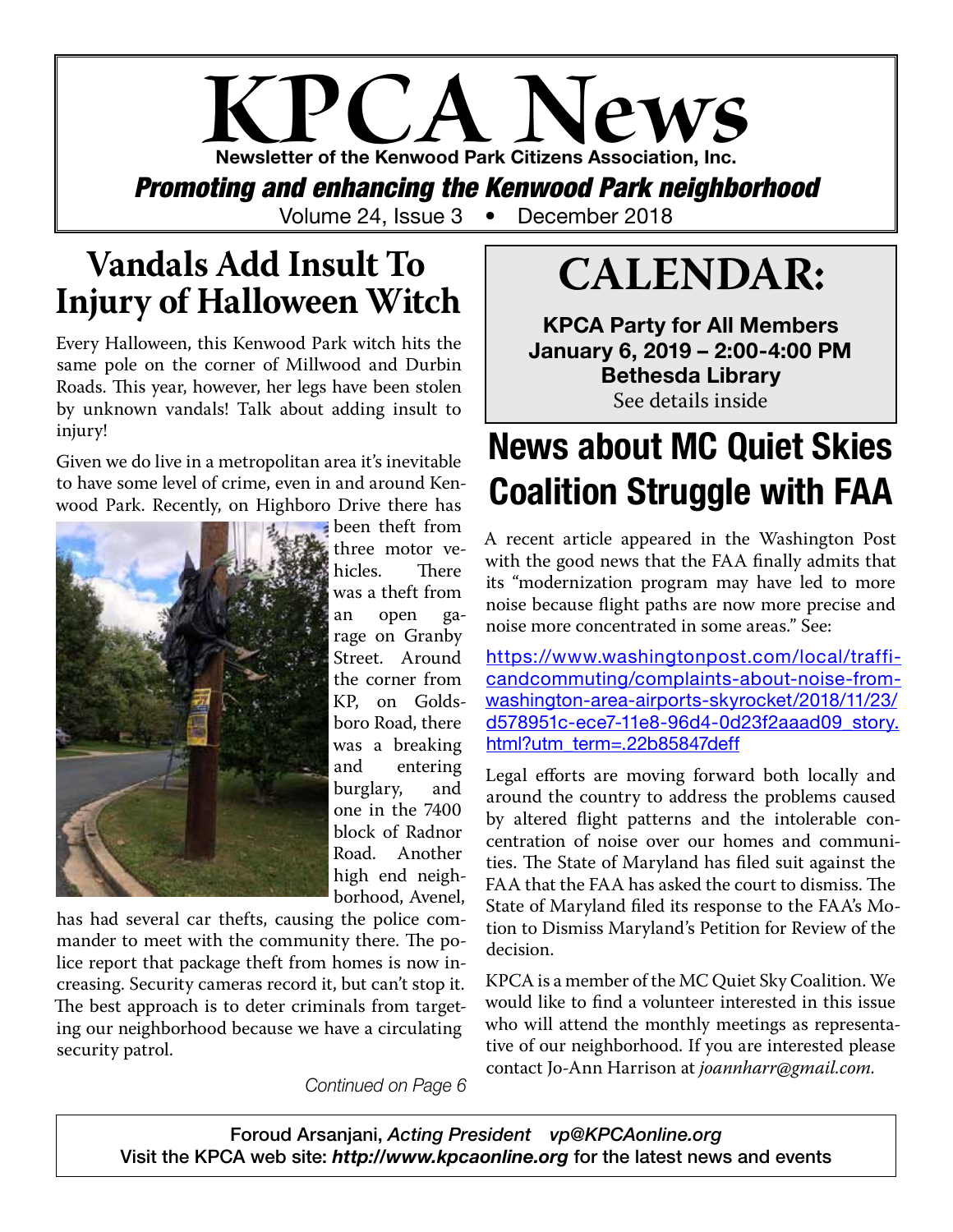# *The Real Estate World*

## **The Cooling Real Estate Market?**

I've often wondered what impact whispered predictions of a cooling housing market actually have on the sales environment. Do these predictions cause the market to slow down or are they reporting already seen trends? And if the latter, are those trends temporary adjustments or actually significant declines?

We have been hearing from prognosticators for months telling us the market in 2019 will be less vigorous, with more inventory and fewer buyers. Deterred perhaps by the limits to mortgage interest deductions, capped real estate/state and local tax deductions and rising interest rates, not to mention the difficulty of accumulating enough cash for a downpayment due to crushing student loan debt, the younger people who push the market forward either can't make homeownership work or don't see the same value in it that previous generations saw. And continued speculation of a coming recession does nothing to encourage home purchases if people are uncertain about their economic futures.

Some are pushing to get into a home as soon as possible while they are still employed and can qualify for a mortgage. Others figure they'd have to pay rent in any event, and risk rising rental rates when at least their mortgage would be stable. And others continue to search for a new home, hoping added inventory will yield the property for which they finally will not have to compete.

In the last few months we have seen more price reductions, longer time frames required to sell homes, and fewer buyers in competitive situations (home specific, of course!). And we have seen homes go under contract only to go back on the market as the transaction has fallen apart. These are signs of a cooling market. But they don't mean that a buyers' market is in the offing any time soon. We will see a balanced market well before then and that means more rational transactions, less pressure for everyone.

\$\$\$\$\$\$\$\$\$\$\$\$\$

Let's talk about Kenwood Park. Since the last newsletter, there has not been a lot of activity. Four homes have gone to closing ranging in price from \$950,000 for a 1960 rambler on an over 18,000 sq. ft. lot to a \$2,600,000 new 8000 sq. ft. home with elevator on a 14,000 sq. ft. lot. There is one home on Robinwood Rd. that is under contract, scheduled to settle 12/19. The original price was \$1,099,000, was reduced to \$999,000 and was on the market for 37 days. Seven homes have been rented in this time frame, ranging in price from \$3000 to \$4850.

I wish you all a happy, healthy, peaceful, safe and prosperous new year!

> *contributed by Linda Chaletzky lchaletzky@eversco.com*

\*Statistics are taken from the Metropolitan Regional Information System for three areas: Washington, D.C., Montgomery County, Maryland, and Fairfax County, Arlington, Alexandria, and Falls Church in Virginia. 

## Bridge Club

Kenwood Park has a Social Bridge Club that  $\frac{X}{X}$ meets on weekday mornings or afternoons in neighbors' homes. We are looking for more singles and couples interested in playing at the intermediate level. Please join us! If you are in- $\frac{8}{2}$ terested in learning more, call Christina Lobo (301) 229-3490 or Gloria Fitchett (301) 229-8480, or dfitchett@msn.com.

 **Peter Dressner - PC Repair Specialist MS Windows, Apple OS X, Linux Serving Bethesda Inside Beltway + Adjacent Neighborhoods** Networking, Virus Removal, PC Problem Resolution Data Recovery and Data Backup, Parental Controls New PC Setup and Data Transfer, Pre-Purchase Advice Located in Kenwood Park, Bethesda<br>Flexible Hours (24/7) Email: bethesdaperepai Email: bethesdapcrepair@gmail.com Tel: 301-718-1088 Blog: bethesdapcrepair.wordpress.com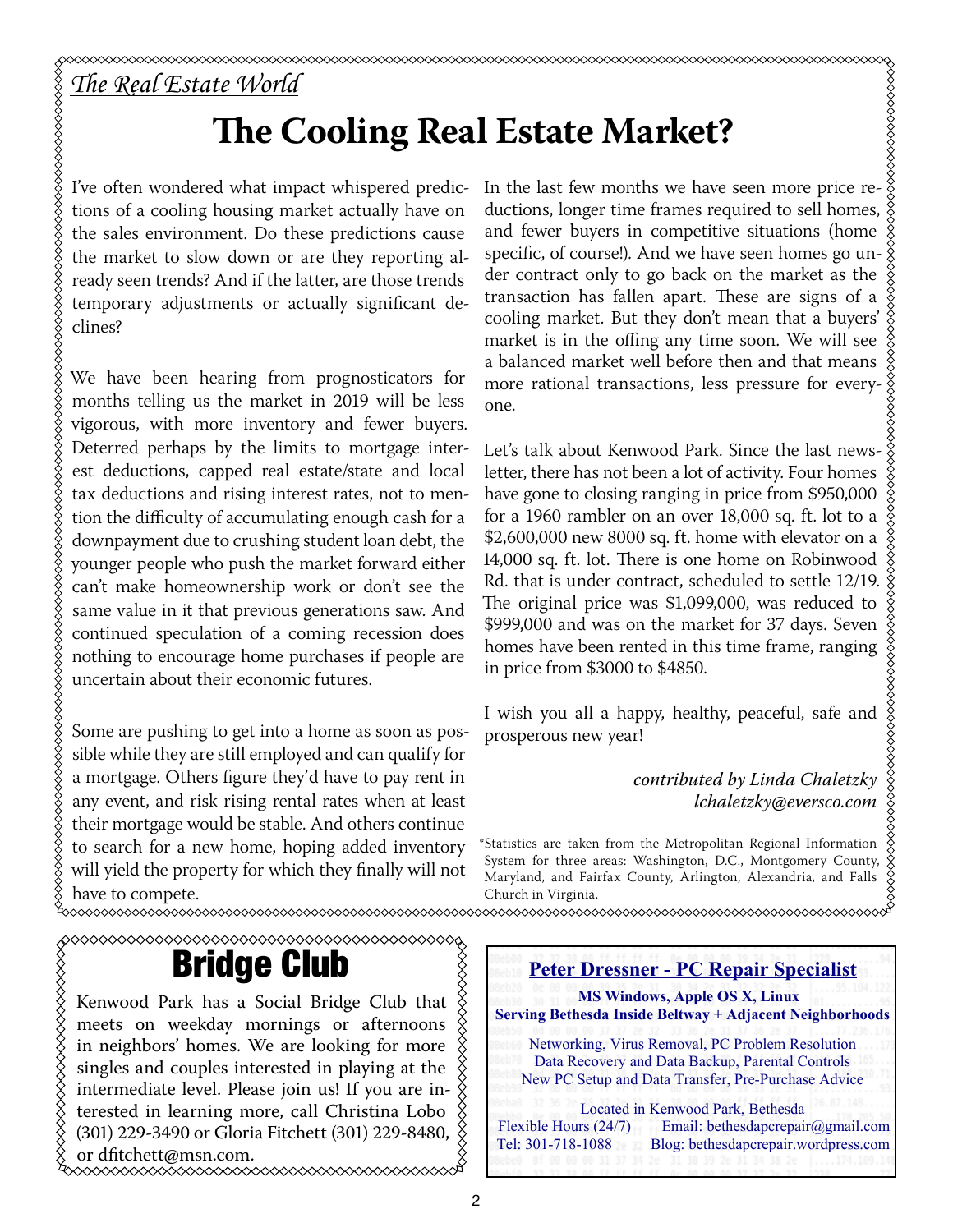

If you are interested in helping to beautify and maintain the entrances to our neighborhood at Durbin/Radnor, Goldsboro/Millwood, and the circle on Lenox, please contact Garden Club coordinator Sinaly Roy at garden@kpcaonline.org. KPCA can pay for supplies but we are looking for more people interested in helping occasionally. Thank you to those who have already clearly been hard at work keeping these public areas tidy!

For more info contact Sinaly Roy at garden@ kpcaonline.org

### Traffic and Safety Committee Update

We welcome your feedback on anything related to  $\frac{1}{2}$ traffic and safety in our neighborhood. Please forward all comments, questions or concerns to Katherine Kerxton at *traffic@kpcaonline.org.*

### THANK YOU!

The Editor extends a big thank you to our contributors of the articles in this issue, to Hannah Elson for editorial advice, and to Ken Chaletzky for his skillful contribution to the formatting of this issue.





The Kenwood Park Book Cub will meet again on Thursday, January 3 and is reading *Enchantress of Numbers; a novel of Ada Lovelace,* by Jennifer Chiaverini. New members are welcome; contact *book@kpcaonline.org*.

## Kennel Club

In the spirit of the new year, KPCA Kennel Club is collecting used or new items for pets to donate to Montgomery County Animal Shelter for homeless pets(opened/unopened), treats, towels, blanket, toys, leashes or clothes.

Please drop off your donation at 7005 Marbury Road in the designated bin marked "For Pets " placed on the driveway any day from 12/24-12/27.

Montgomery County Shelter is in need of everything and very grateful for whatever they can receive .

For pet adoption please contact:

Montgomery County Animal Services and Adoption Center Department of Police, Animal Services Division 7315 Muncaster Mill Rd. Derwood, MD 20855 240.773.5900 (Phone)

For news and activities of the KPCA Kennel Club contact Neda at *kpkennel@kpcaonline.org.*

# Linda Chaletzky

Realtor Licensed in MD, DC & VA

### *Incomparable Service… Incredible Results!*



c: 301.938.2630 | o: 202.364.1700 lchaletzky@eversco.com www.lindachaletzky.com

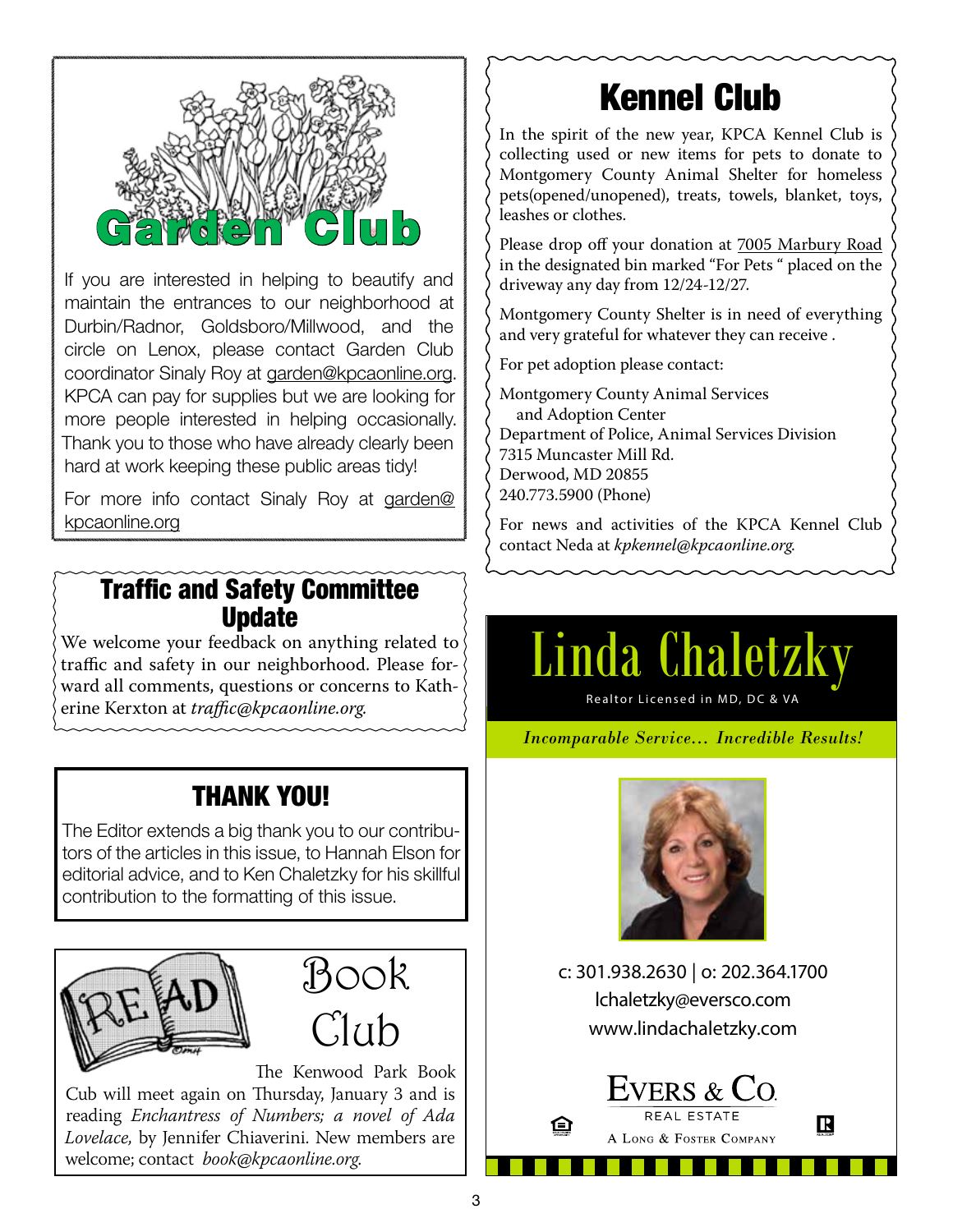# Kenwood Park Citizens Association

The KPCA Board is distributing this survey to KPCA residents to gauge their interests in building bridges between the generations, strengthening community connections and supporting seniors. Enclosed is the paper version of the survey, to share your feedback. Alternatively, you may respond online. Here is the link to the online version https://www.surveymonkey. com/r/QQTG9PL. We will be distributing the online survey to the KPCA listserv. It should take no more than 3-5 minutes to complete.

We hope every household will complete this survey using either the paper version or the online version. For those using the paper version, please mail or drop off your completed survey to *KPCA c/o Jo-Ann Harrison, 5828 Tanglewood Drive, Bethesda MD 20817*. If you need assistance in getting your responses to the KPCA Board, please email Susan Goda, *Godax1975@yahoo.com*.

We would appreciate your responding and returning the completed survey by *Sunday, January 6th. 2019*.

What are your family's most important interests in living in Kenwood Park at this stage in your life? Please check all that apply to you.

|                                                                                             | YES |  |
|---------------------------------------------------------------------------------------------|-----|--|
| Easy access to jobs, services and recreational activities in the Bethesda<br>and D.C. areas |     |  |
| Educational opportunities for adults and children                                           |     |  |
| A variety of social and recreational activities with neighbors                              |     |  |
| Living in a "green: relatively quiet, well-kept neighborhood                                |     |  |
| Aging in place gracefully with community support                                            |     |  |
| Other (please list):                                                                        |     |  |
|                                                                                             |     |  |
|                                                                                             |     |  |
|                                                                                             |     |  |

All of us need an occasional helping hand, whether we are seniors hoping to remain in their homes, overwhelmed parents or persons of any age recovering from an accident of illness.

KPCA would like to determine whether there are any services/assistance that Kenwood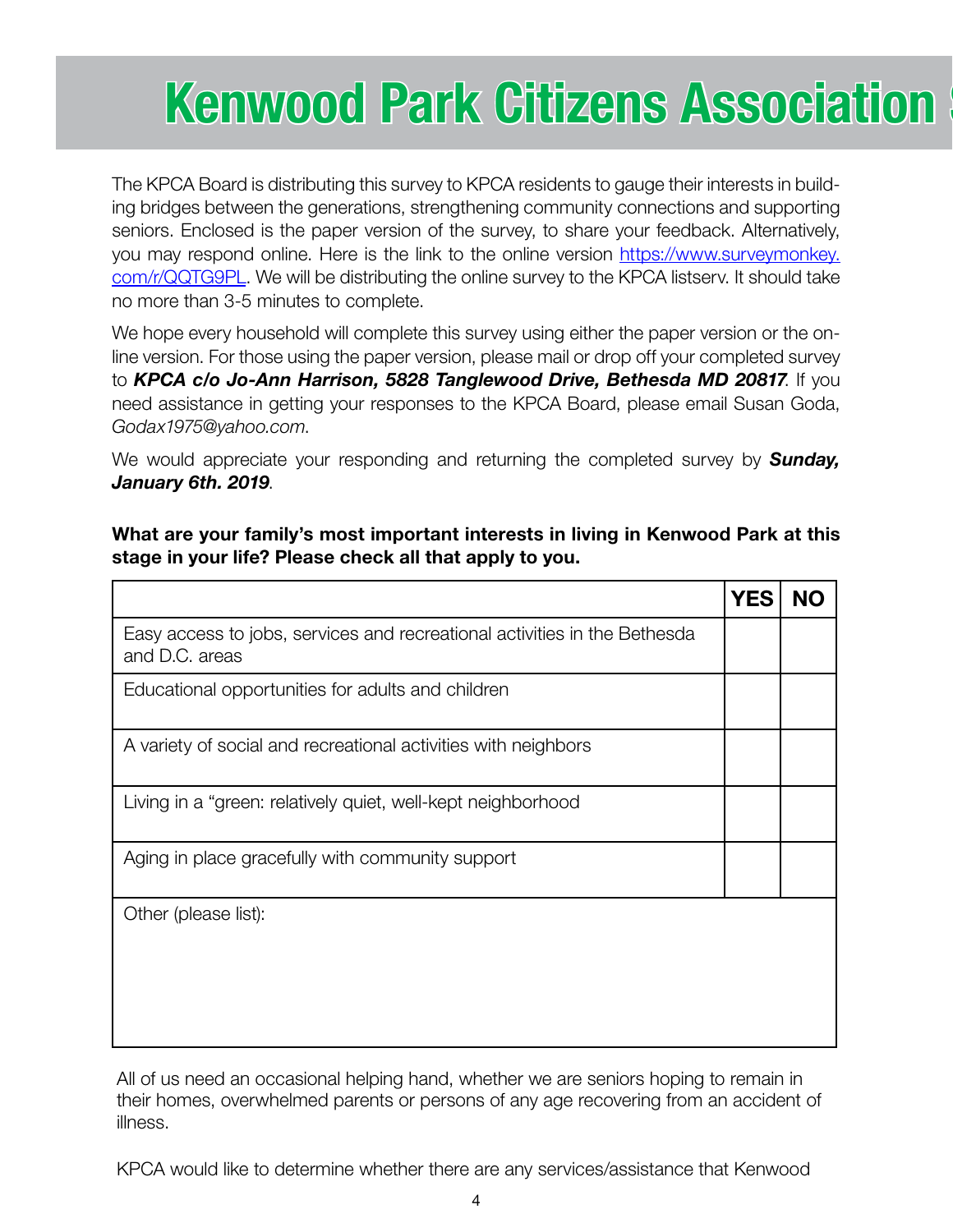# Seeks Your Input: Residents' Survey

Park residents are interested in receiving or willing to give to other neighbors. Here are some ways in which people sometimes need extra assistance or can give help.

#### Please put a check mark beside any item, if it applies to a member of your household.

|                                                                                                              | <b>NEED</b><br><b>ASSISTANCE</b> | <b>WILLING TO</b><br><b>PROVIDE</b><br><b>ASSISTANCE</b> |
|--------------------------------------------------------------------------------------------------------------|----------------------------------|----------------------------------------------------------|
| <b>TRANSPORTATION FOR ERRANDS:</b><br>Groceries, port office, pharmacy, recreational activities              |                                  |                                                          |
| <b>TRANSPORTATION:</b> to medical care                                                                       |                                  |                                                          |
| <b>TRANSPORTATION FOR ERRANDS:</b><br>Groceries, port office, pharmacy, recreational activities              |                                  |                                                          |
| <b>VISITS:</b><br>Periodic check in on your well-being (telephone or<br>visits), friendly visits             |                                  |                                                          |
| <b>COMMUNICATIONS:</b><br>Computer and electronic assistance; referrals to<br>professional service providers |                                  |                                                          |
| <b>HOME MAINTANANCE OR ASSISTANCE:</b><br>Yard work, taking out trash, snow removal, pet care                |                                  |                                                          |
| <b>SMALL REPAIRS:</b><br>Changing light bulbs, hanging things, fixing doors, etc.                            |                                  |                                                          |

#### Please indicate the number of people in your household in each age group:

| $0 - 15$ | 16-24 | 25-34 | 35-44 | 45-54 | 55-64 | 65-74 | 75-84 | $85+$ |
|----------|-------|-------|-------|-------|-------|-------|-------|-------|
|          |       |       |       |       |       |       |       |       |

#### Please share your contact information: (We will need your contact information to reach out to you)

Name: \_\_\_\_\_\_\_\_\_\_\_\_\_\_\_\_\_\_\_\_\_\_\_\_\_\_\_\_\_\_\_\_\_\_\_\_\_\_\_\_\_\_\_\_\_\_\_\_\_\_\_\_\_\_\_\_\_\_\_\_\_\_\_\_\_\_\_\_\_\_\_ Address: \_\_\_\_\_\_\_\_\_\_\_\_\_\_\_\_\_\_\_\_\_\_\_\_\_\_\_\_\_\_\_\_\_\_\_\_\_\_\_\_\_\_\_\_\_\_\_\_\_\_\_\_\_\_\_\_\_\_\_\_\_\_\_\_\_\_\_\_\_ Email: \_\_\_\_\_\_\_\_\_\_\_\_\_\_\_\_\_\_\_\_\_\_\_\_\_\_\_\_\_\_\_\_\_\_\_\_\_\_\_\_\_\_\_\_\_\_\_\_\_\_\_\_\_\_\_\_\_\_\_\_\_\_\_\_\_\_\_\_\_\_\_\_ Preferred Telephone Number: **Example 2018**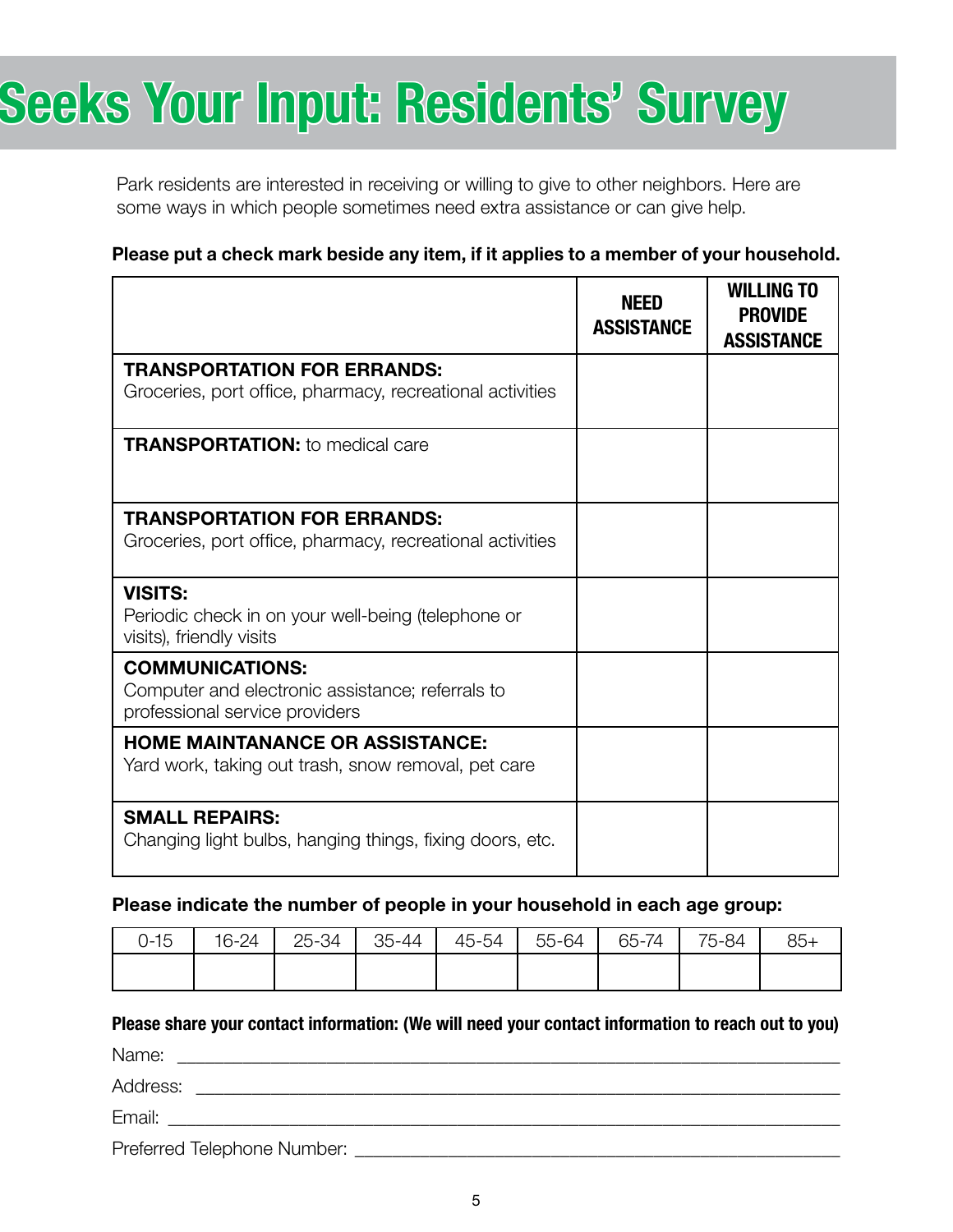### Vandals–*Continued from Page 1*

We can call our patrol when we think there might be a problem. They can be called to be on the lookout for a solicitor going door to door. The Montgomery County web site, *https://www.montgomerycountymd.gov/ ocp/a\_z/door\_door.html*, says not to open the door to a solicitor, but says to check his license. We can have the patrol check his license.

To highlight just a few examples of how our patrol is having an impact, our patrol responded to a call about a suspicious person with a flashlight at a neighbor's house on Kenhill Road, and determined that it was just workers doing work around the house. Our patrol assisted neighbors in trying to wake up any possible residents in the house on fire on Whittier Blvd by blowing their car horns until the fire department arrived. They spent a few extra hours patrolling the neighborhood on Halloween so our Trick-or-Treatsters would be more safe. We can't have the patrol be everywhere all the time, but we can maximize their time here by having as many residents as possible support the security patrol.

The KPCA Board would like to remind our residents about our Security Patrol service that monitors our neighborhood on a regular basis during the day/night. Without your support, we cannot continue the security patrol to the level we do on a weekly basis.

- **Vacation Monitoring** The Security Patrol can provide pictures of your home while you are away and can move newspapers or packages to an alternative location so they are out of sight
	- As a reminder to current security members, please don't forget to have Urban Alarm watch your home while you are away; complete the Vacation Watch Request form at:

#### *www.urbanalarm.com/watch*

- Ε **Alarm Point of Contact**  KPCA subscribers can provide the Security Patrol service with their alarm company phone number to respond as a first line of defense given the close proximity of a security patrol officer
	- For current security members *patrol@urbanalarm.com* and 202.684.2500 will reach the Patrol Security Operations Center
- Ε **Garage Door Monitoring**  Monitor whether your garage door is open and be contacted in the event it is left open by accident or otherwise.

Please navigate to the following address online for more information in supporting the service:

*http://kpcaonline.org/join.*

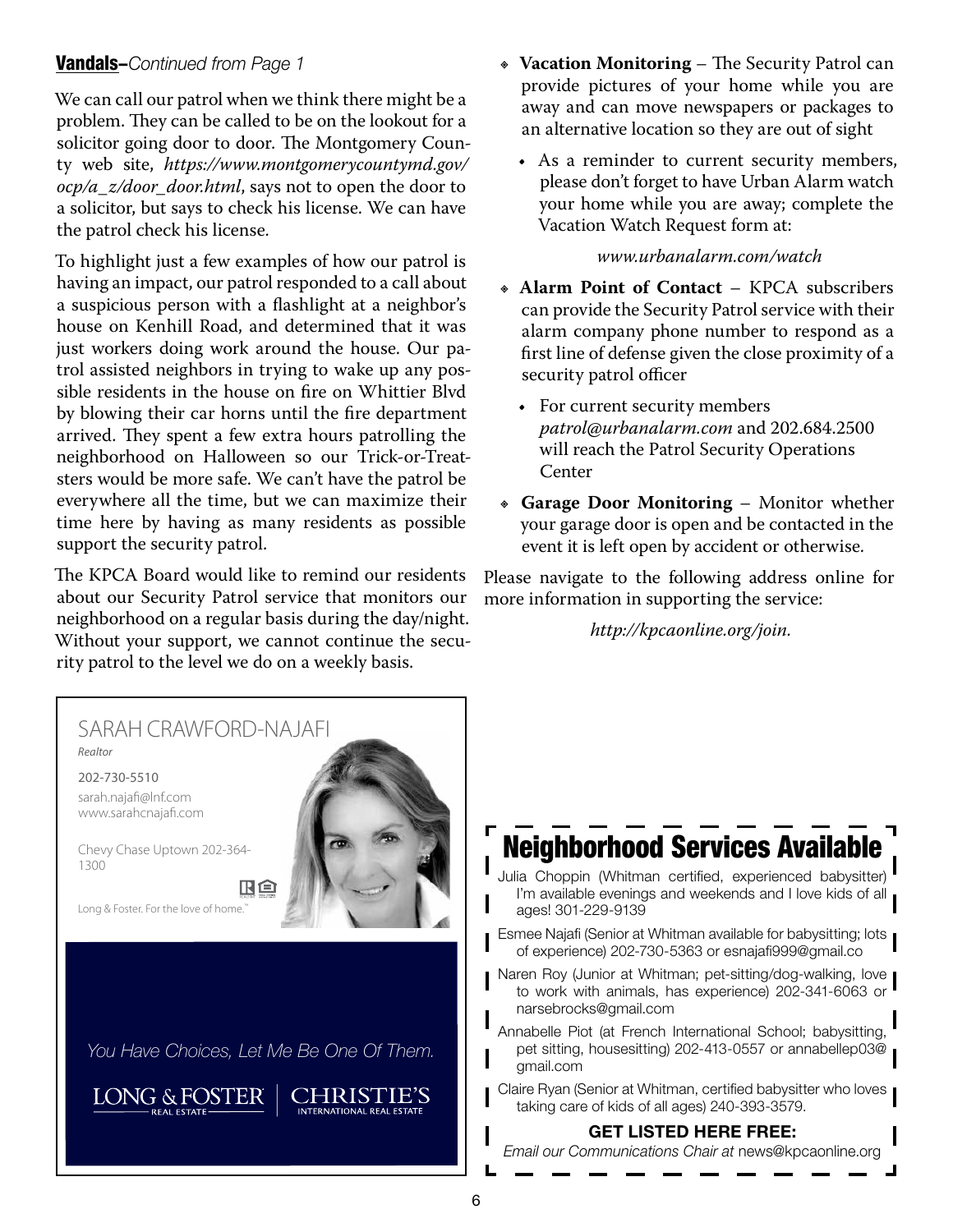# PARTY FOR KPCA MEMBERS Sunday, January 6, 2019 2 PM to 4 PM Connie Morella Library

(formerly Bethesda Library)

All members of the Kenwood Park Citizens Association are invited to a party in the Bethesda Library's meeting room! Hors d'oevres, cakes, snacks, and drinks will be served. Meet old and new friends and neighbors. If you still haven't joined KPCA, visit our website:

### http://www.kpcaonline.org

and download the Form, or email news@kpcaonline.org for the Form. Hope to see you there!

While we are there, we'll take advantage of having you all together to vote on additions to the bylaws. This vote will take just a few minutes and shouldn't cut into the revelry too much.

### The Proposed Bylaw Additions are:

- 1. All At Large Director positions will accept a specific role, such as Committee or Club coordination and support when a Committee/Club chair is not available (Web and IT coordination, Welcoming Committee, Membership, Events coordination, other suggested tasks as needed).
- 2. Designation to allow the Secretary to also act as the Parliamentarian (managing our bylaws and changes and reminding us of the rules).
- 3. One At Large Director will be in charge of the Activities Committee that oversees/coordinates with clubs. Currently we have Kennel, Book, Bridge and Garden clubs. A club can be added when a member proposes in writing their intent and resource needs to the board for approval.
- 4. The President in consultation with the Board will recruit and appoint a legal advisor and will outline the role and responsibilities for this position. Likely responsibilities to include the qualifications outlined and contract review as well as occasional development questions in the neighborhood.
- 5. Club presidents/chairs can participate in some or all Board meetings but cannot vote.
- 6. A Communication Committee will be established. Chair will be appointed by the President and assigned a specific set of activities (i.e., newsletter) and will coordinate with the At Large Director in charge of Web and IT activities.
- 7. Assign a person as backup for each key officer: VP as backup for President, Secretary as backup for VP, Treasurer as backup for Secretary, an At Large Director as backup for Treasurer.
- 8. Backup people will be trained to take over the higher position in case of a vacancy at the next election.
- 9. Descriptions of the Officer positions contained in the Bylaws (President, Vice President, Secretary, Treasurer and At Large Director) shall be made available at annual meetings for potential new officers so that they will understand the duties, responsibilities and commitment they are making in accepting a position on the Board.